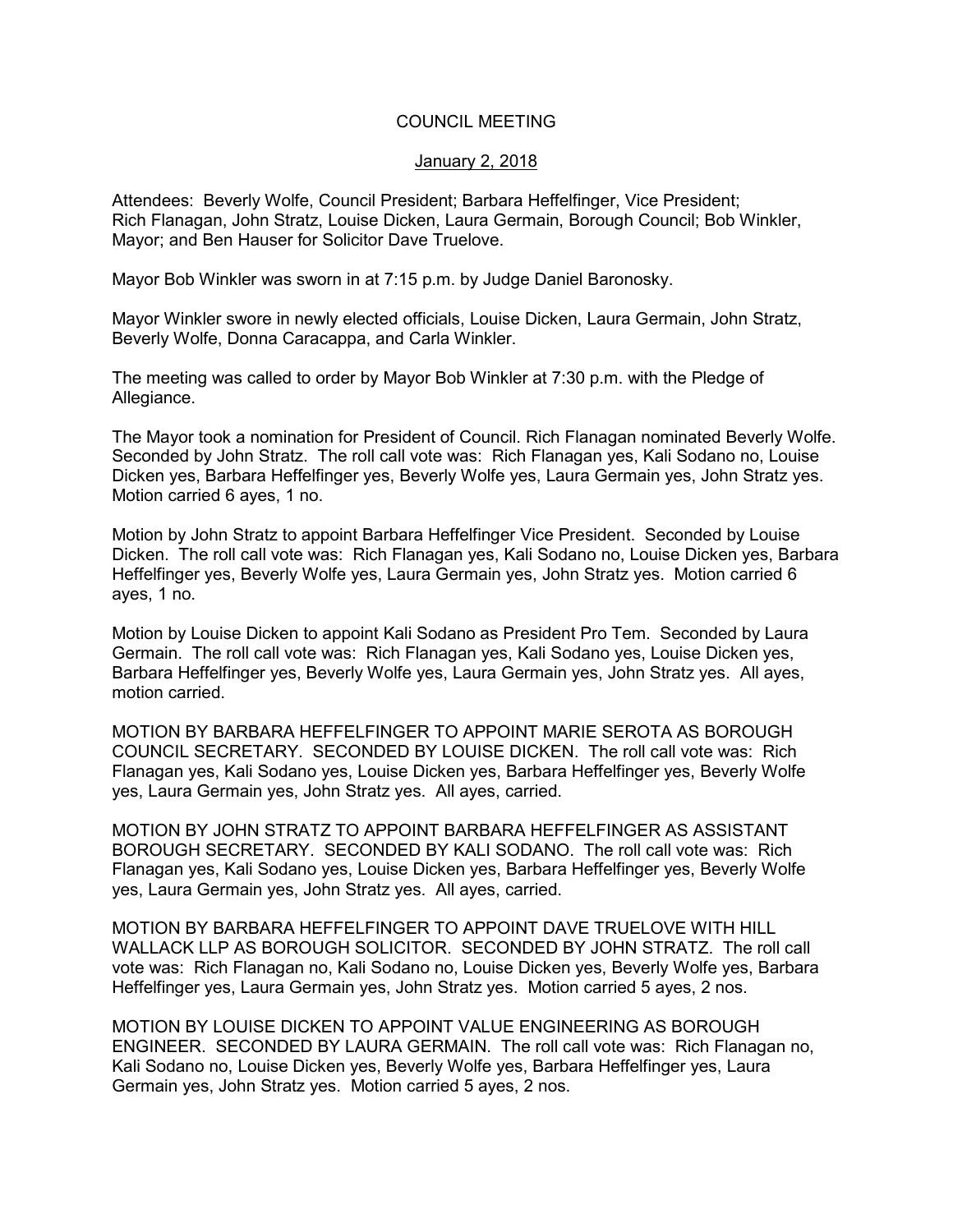Kali Sodano requested rates and information on both of the professionals, solicitor and engineer, before the motions were made because she and Councilman Rich Flanagan did not have it.

MOTION BY KALI SODANO TO APPOINT FRED EBERT OF EBERT ENGINEERING AS SEWER ENGINEER. SECONDED BY RICH FLANAGAN. The roll call vote was: Rich Flanagan yes, Kali Sodano yes, Louise Dicken no, Beverly Wolfe no, Barbara Heffelfinger no, Laura Germain no, John Stratz no. Motion failed 5 ayes, 2 nos.

MOTION BY LAURA GERMAIN TO APPOINT VALUE ENGINEERING. SECONDED BY BARBARA HEFFELFINGER. The roll call vote was: Rich Flanagan no, Kali Sodano no, Louise Dicken yes, Beverly Wolfe yes, Barbara Heffelfinger yes, Laura Germain yes, John Stratz yes. Motion carried 5 ayes, 2 nos.

MOTION BY BARBARA HEFFELFINGER TO APPOINT BEE BERGVALL AS CERTIFIED PUBLIC ACCOUNTANT. SECONDED BY LAURA GERMAIN. All ayes, carried.

MOTION BY LOUISE DICKEN TO APPOINT BROWN & BROWN OF LEHIGH VALLEY AS INSURANCE BROKER. SECONDED BY JOHN STRATZ. All ayes, carried.

MOTION BY BARBARA HEFFELFINGER TO APPOINT ARLENE HARMS TO THE VACANCY BOARD. SECONDED BY LOUISE DICKEN. The vote was 5 ayes, 2 nos (Kali Sodano and Rich Flanagan). Motion carried.

Beverly Wolfe tabled assignments to special boards and committees until the January 16th work session.

MOTION BY BARBARA HEFFELFINGER TO APPOINT PENNONI ASSOCIATES AS BOROUGH PLANNER. SECONDED BY LAURA GERMAIN. The vote was 5 ayes, 2 nos (Kali Sodano and Rich Flanagan). Motion carried.

MOTION BY RICH FLANAGAN TO APPOINT FRED ITALIA AS ZONING/CODE ENFORCEMENT OFFICER. SECONDED BY KALI SODANO. Laura Germain asked what his rates were.

MOTION BY LAURA GERMAIN TO TABLE THE MOTION TO APPOINT FRED ITALIA AS ZONING/CODE ENFORCEMENT OFFICER UNTIL FURTHER INFORMATION IS RECEIVED. SECONDED BY JOHN STRATZ. All ayes, carried.

MOTION BY BARBARA HEFFELFINGER TO APPOINT MARIE SEROTA AS OPEN RECORDS OFFICER. SECONDED BY JOHN STRATZ. All ayes, carried.

Public Comment (specific to agenda items) *Mike Sodano, 324 W. Woodland Avenue,* would like to see solicitor's rates

MOTION BY BEVERLY WOLFE TO APPROVE CONSENT ITEMS:

- a. Approval of Minutes: December 4, 2017 Council Meeting
- b. Approval of Minutes: December 6, 2017 Budget Work Session
- c. Approval of Minutes: December 18, 2017 Work Session
- d. Approval of Minutes: December 28, 2017 Special Meeting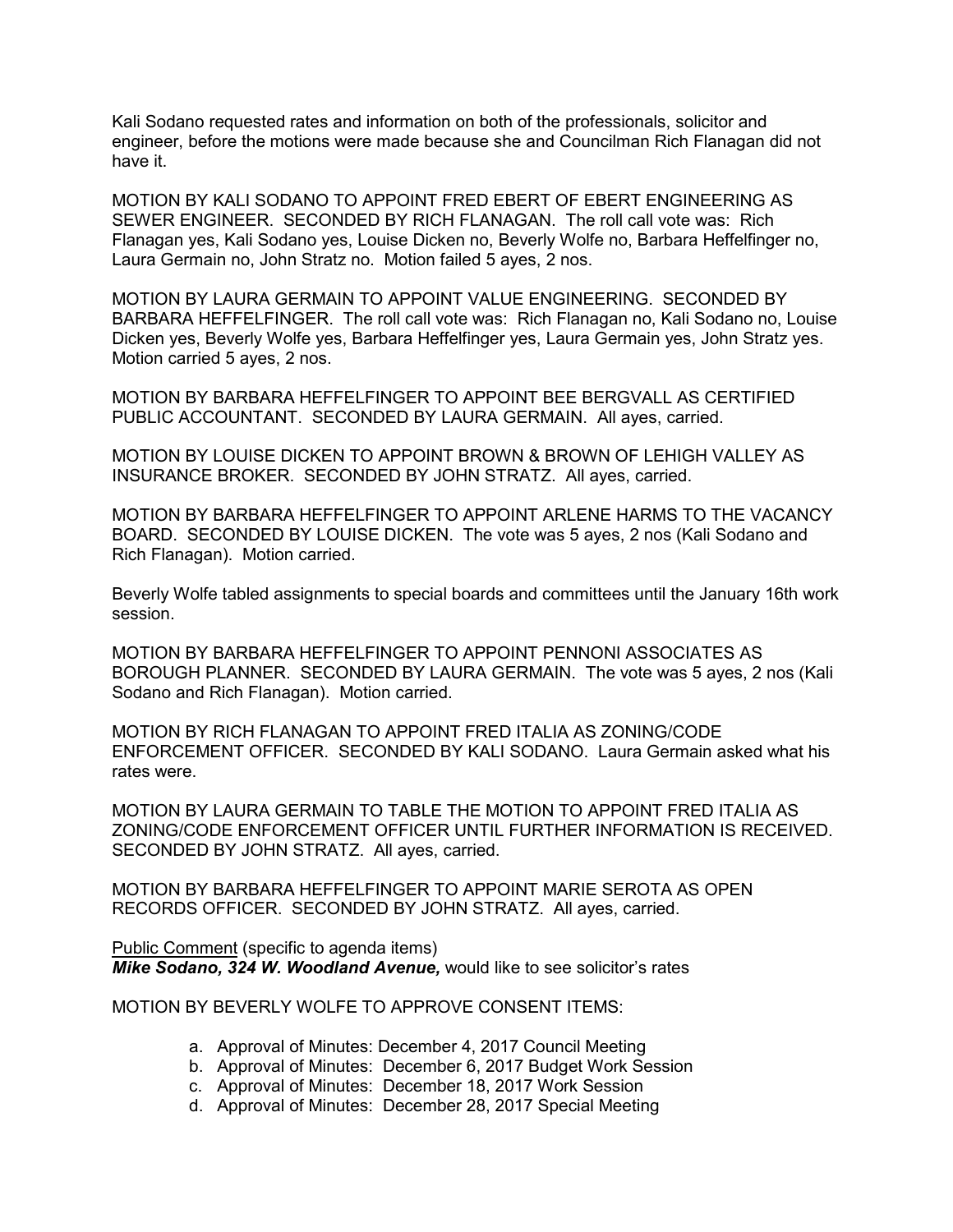| Reading and approval of Bills<br>e.<br><b>General Fund</b><br><b>Fire Tax Fund</b><br><b>Refuse Fund</b><br><b>Sewer Fund</b><br><b>Liquid Fuel Fund</b><br><b>Capital Reserve Fund</b><br><b>Escrow</b> |     | S.<br>\$<br>\$                      | \$23,271.12<br>127.60<br>\$14,735.99<br>\$29,804.41<br>\$2,013.31<br>922.35<br>352.50 |
|----------------------------------------------------------------------------------------------------------------------------------------------------------------------------------------------------------|-----|-------------------------------------|---------------------------------------------------------------------------------------|
| <b>Payroll</b><br>General Fund<br>Sewer Fund<br>Refuse Fund                                                                                                                                              | \$  | \$27,298.60<br>\$2,744.36<br>591.09 |                                                                                       |
| Total                                                                                                                                                                                                    |     | \$30,634.05                         |                                                                                       |
| <b>Escrow Bills:</b><br>Verrichia:                                                                                                                                                                       |     |                                     |                                                                                       |
| Eastburn & Gray PC                                                                                                                                                                                       | \$. | 175.00                              |                                                                                       |
| Gilmore & Associates, Inc.                                                                                                                                                                               | \$  | 27.50                               |                                                                                       |
| Mill Creek 2:                                                                                                                                                                                            |     |                                     |                                                                                       |
| Gilmore & Associates, Inc.                                                                                                                                                                               | \$  | 150.00                              |                                                                                       |

SECONDED BY BARBARA HEFFELFINGER. The vote was 5 ayes, 2 abstentions (Louise Dicken and Laura Germain) Motion carried.

Mayor's Report – Mayor Winkler read his report, which is attached.

Police Department Report – Officer in Charge, Sean Perry read the report, which is on file in the secretary's office.

Code Enforcement Report – Mayor Winkler read the report, which is on file in the secretary's office.

Unfinished Business

Kali Sodano suggested making the board and commission appointments tonight instead of waiting until the work session on January  $16<sup>th</sup>$ .

MOTION BY KALI SODANO TO REAPPOINT GEORGE KRUSHAUSKAS TO THE ZONING HEARING BOARD. SECONDED BY BARBARA HEFFELFINGER. All ayes, carried.

MOITON BY RICH FLANAGAN TO REAPPOINT GARY NICKERSON TO THE PLANNING COMMISSION. SECONDED BY BARBARA Heffelfinger. All ayes, carried.

MOTION BY KALI SODANO TO REAPPOINT BARBARA MAY TO THE RECREATION BOARD. SECONDED BY JOHN STRATZ. All ayes, carried.

MOTION BY RICH FLANAGAN TO REAPPOINT MIKE SODANO TO THE FINANCE AND LONG RANGE PLANNING COMMITTEE. SECONDED BY KALI SODANO. The vote was 6 ayes, 1 no (Barbara Heffelfinger). Motion carried.